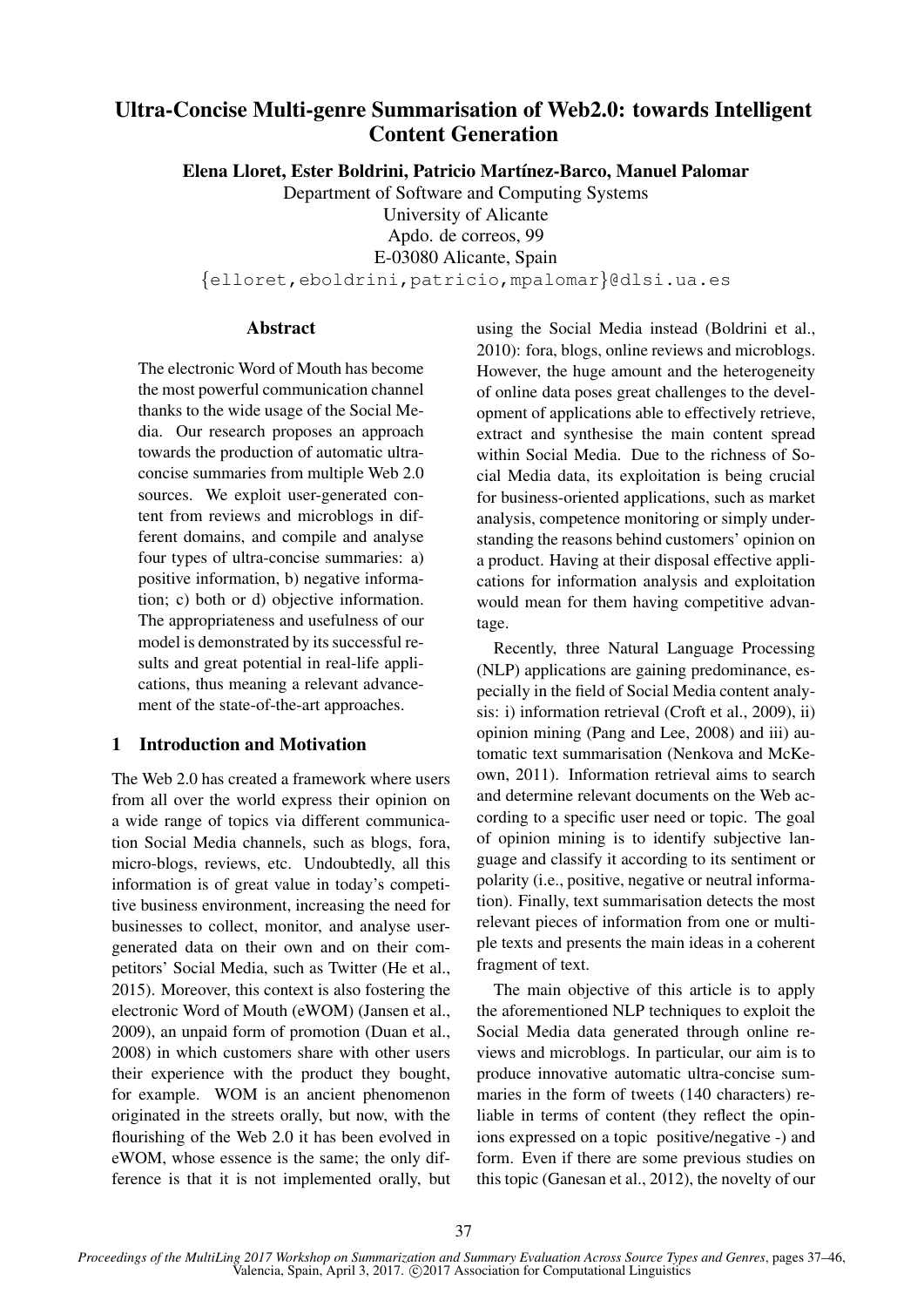approach comes from the usage of multiple textual genres simultaneously and the production of a ultra concise summary (multi-genre summarisation). This means that our final summary is presented to the user in the form of a Tweet. The summary is representative of what has been said on a predefined topic. It is reliable since we perform a robust treatment of our source data. We treat each of the sources separately (because each textual genre has specific needs) and then merge the distinctive and relevant information for automatically building up the tweet as final outcome.

Microblogs, and more especially tweets, have a direct impact on eWOM communication. They empower people to share these brand-affecting points of view anywhere to almost anyone. Moreover, Princeton Survey Research Associates International<sup>1</sup> found that the microblogging site Twitter experienced massive amounts of growth over the past years with millions of new users joining and engaging with the site on a daily basis (Smith and Brennen, 2012). While the conciseness of microblogs keeps people from writing extensive reflections, it is exactly the micro part that makes microblogs peculiar if compared with other eWOM channels, such as blogs, webs, etc. Moreover, the advantage of having a tweet as a final outcome is that: a) we provide immediate information, b) users can take it and exploit it in the way they prefer (i.e. post it) and c) have a complete overview, comprehensive of different genres content in a friendly format, and d) save a lot of their time since the system carries out the job for them: retrieving, analysing, selecting, and providing them with the information they are looking for. Due to the limited length of a tweet, it is necessary to analyse to what extent and how current approaches could be adapted.

The motivation of our article lies on the fact that microblog is one the most used Social Media channel and thus considered as a point of reference for many users. This implies that the generation we do of brief summaries would be useful for users that can use it directly in their Social Networks. Microblogs have the potential of reaching a huge number of users. But not only normal users can take advantage of it; for instance a company can exploit such ultra-concise summaries disseminating them through different channels for advertising purposes, to attract more customers or to

1 http://www.psrai.com/ (last access 30 January 2017)

make its potential customers aware of the high reputation of their products; thus, making this technology a real-life application that will allow users to save a lot of time and effort since the system will do the job automatically analysing the texts selected and summarising their content in a reliable way.

The paper is organised as follows: Section 2 presents the most relevant related work, while Section 3 the corpus creation and Section 4 its annotation. Section 5 describes the methodology for generating ultra-concise summaries and Section 6 the evaluation of the results obtained. Section 7 analyses our approach in-depth, and finally, Section 8 outlines the main conclusions and future work.

#### 2 Related Work

In the last years, there has been much interest in summarisation from Social Media, within the wider context of opinion summarisation. Twitter is now the most popular microblogging service. It is a huge repository of data and it is gaining popularity in different NLP tasks, especially in automatic text summarisation focusing on generating brief summaries starting from a collection of texts like microblog entries, like Tweets (O'Connor et al., 2010; Sharifi et al., 2010; Kim et al., 2014) or enriched with other sources of information, like Webpage links or newswire (Liu et al., 2011). In (Sharifi et al., 2010) a trending topic is considered as a starting point from which all related posts are collected and summarised. They generally use machine learning algorithms to detect the sentences mostly related to the topic phrase. In (Inouye and Kalita, 2011) a comparative analysis of different summarisation techniques is carried out to determine which is the most adequate for this type of summaries, and it is concluded that simple word frequency and redundancy reduction are the best techniques for the Twitter topics summarisation. In (Weng et al., 2011), the approach to summarise Twitter posts consists of two stages: i) classification of the posts and responses in different groups, according to their intention (interrogation, sharing, discussion and chat) and ii) analysis of different strategies for building the summary through sentiment analysis techniques or simply analysing the responses for each post. Their final summaries are generated depending on the category they belong (e.g., if the summarised posts are within the sharing groups, the summary is a pie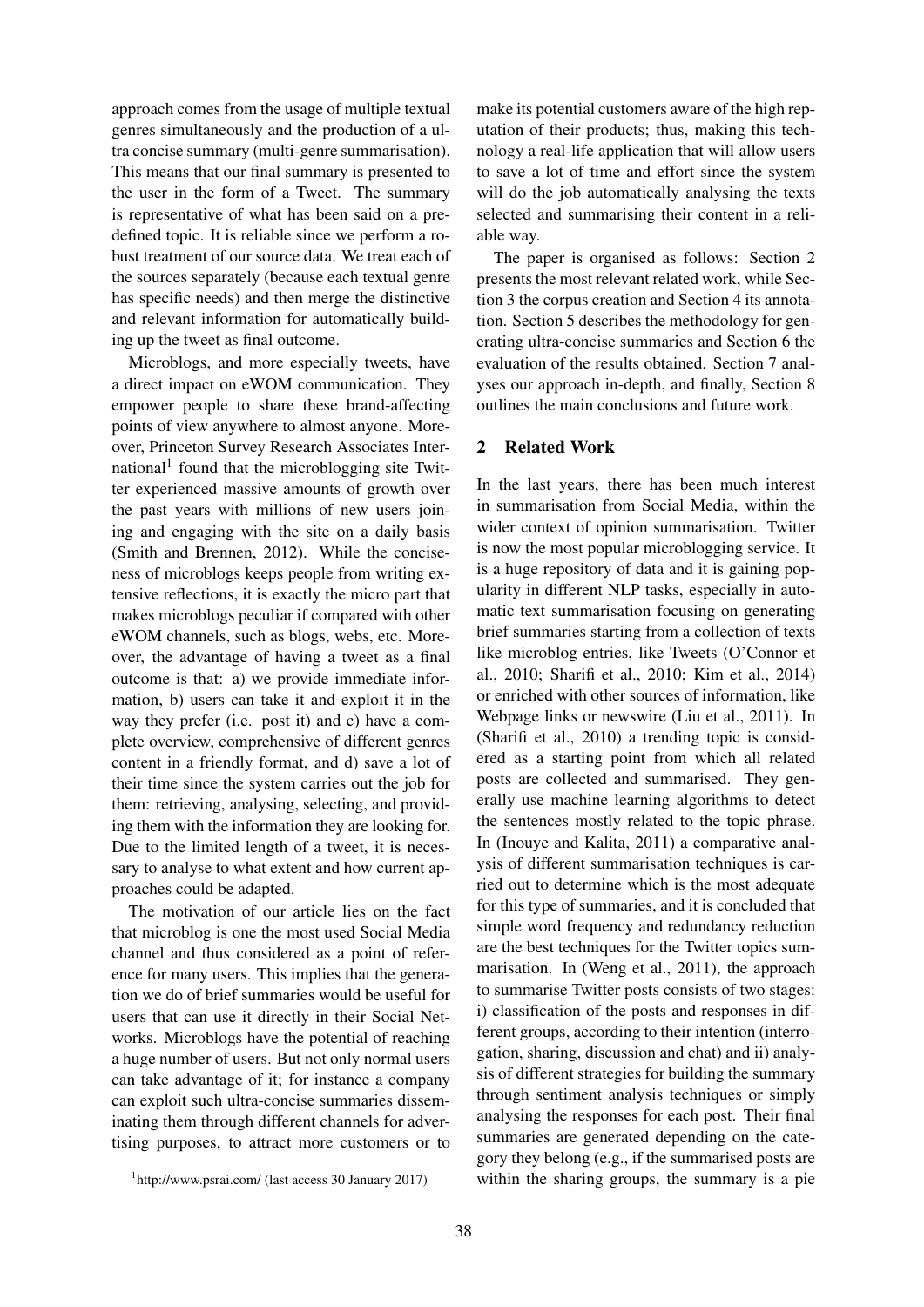| Domain                                      | <b>Technology</b> | <b>Motor</b> |
|---------------------------------------------|-------------------|--------------|
| Topic                                       | Mobile phones     | Cars         |
| Number of topics                            | 10                | 10           |
| Number of tweets per topic                  | 13                | 10           |
| Number of online reviews per topic          | 9                 | 10           |
| Microblogs (Avg. Number of words per tweet) | 28.05             | 14.76        |
| Microblogs (Number of words in total)       | 3647              | 1476         |
| Reviews (Avg. Number of words per review)   | 146.30            | 156.13       |
| Reviews (Number of words in total)          | 13167             | 15613        |

Table 1: Corpus statistics.

chart showing the percentage of positive and negative opinions). Other relevant studies aim at generating other types of summaries, like event summaries (Chakrabarti and Punera, 2011) or ultraconcise opinion summaries (Ganesan et al., 2012). In the former, the goal is to produce a real-time summary of events, focusing on the American Football games, and analysing the performance of different summarisers. In the latter, the objective is to generate a tweet from a set of reviews, where each tweet is a summary of a key opinion in text, and it relies on techniques based on Web N-grams.

Our research idea is based on (Ganesan et al., 2012), but the main novelty and added value of our research with respect to it is precisely the multigenre perspective addressed: starting simultaneously from multiple sources of information, tweets and online reviews we treat them and produce an ultra concise summary that is reliable and representative in terms of content. This output can be directly used by the user in his own Social Networks and not to waste their time in analysing what they found and prepare a summary of the huge amount of information available.

#### 3 Corpus Creation

We automatically gathered a corpus of online reviews and tweets in English for 10 different mobile phones and 10 cars using the crawler developed in (Fernández et al., 2010). A crawler is an automatic process in charge of retrieving and extracting the HTML content of a Website. In this process, relevant information sources are identified (e.g. Websites of reviews), and then the content of useful web pages within the selected sources of information are retrieved, downloaded, and extracted in an automatic, quick and easy manner using the well-known vector space model. This manner, a corpus with a large number of documents can be created automatically. Using this crawler, 10 mobile phone brands and 10 car brand models were selected to conduct the experiments. For each brand, we obtained on average 10 microblogs extracted from Twitter and 10 online reviews from Amazon<sup>2</sup> and WhatCar<sup>3</sup>, having in total 400 texts. We selected cars and mobile phones, since they are frequently discussed by people with different profiles and at the same time they are from two different domains (important for demonstrating the efficiency of our approach in multi-domain contexts). Furthermore, mobile phones and car topics can be seen as in between the high-level terminology complexity of a specific and technical domain such as medicine for example and an easier one like food or music. In our case, for this step of our research we focused on a medium level complexity topic to check if our techniques were pertinent for a real-life application.

Table 1 summarises the main features of our corpus. Analysing the specific properties and features for each of the Social Media textual genres, the most outstanding difference is the length of the texts. While the tweets are very short, having no more than 28 words on average, the reviews are quite longer, with more than 145 words on average. Both textual genres will be therefore complementary, tweets providing conciseness, whereas reviews providing opinions in a specific context.

#### 4 Annotation Process

Once the documents were retrieved, we preprocessed them by extracting only the main text; a very important step since we eliminate all pos-

<sup>2</sup> http://www.amazon.com (last access 30 January 2017)

<sup>3</sup> http://www.whatcar.com (last access 30 January 2017)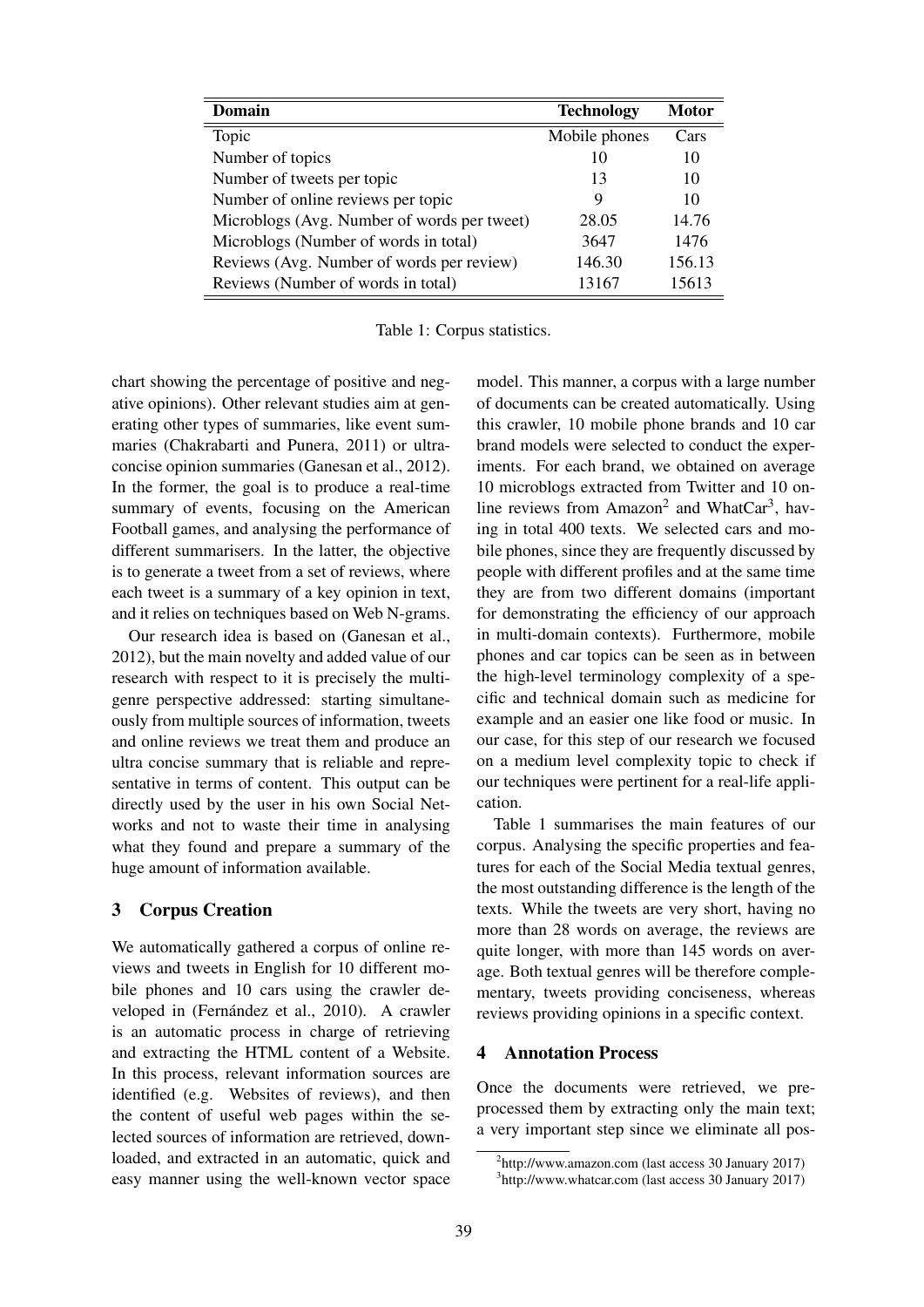sible characters that are not part of the information, links, and emoticons. Then, we started the annotation process, where one expert annotator manually labelled the documents using the coarse-grained version of the EmotiBlog annotation schema (Boldrini et al., 2010). To have the documents annotated by just one expert was considered enough for this preliminary study, since the EmotiBlog model had been previously evaluated (Boldrini, 2012) and proved to be easy to use. The annotation schema developed in EmotiBlog was created for automatic systems to detect the subjective expressions in the new textual genres of the Web 2.0 and has been employed to improve the performance of different NLP applications dealing with complex tasks, including opinion summarisation, where it obtained satisfactory results (Balahur et al., 2009).

Although EmotiBlog was originally a very finegrained annotation scheme, we decided to use the less grained part of the resource, since our research purposes at this level only required to detect subjectivity and classify the polarity of a statement. Therefore, the expert annotator labelled the corpus at sentence level during 4 weeks in part time dedication using the following EmotiBlog elements: POLARITY (positive/negative/neutral) + INTEN-SITY (high/medium/low). The fragment below shows an example of labelled sentence for the topic "Nokia 2700", a subjective sentence whose polarity is positive, with a high intensity.

```
<phenomenon degree1="high"
category="phrase"
polarity="positive"
source="w" target="Nokia
2700" confidence="high">It's
inexpensive, it's primarily a
phone but it has some useful
features, it's neat and it works
well.</phenomenon>
```
We selected the abovementioned elements of the EmotiBlog model since our purpose is to discriminate sentences between objective/subjective and from the subjective ones discriminate them into positive/negative and finally the summarisation system will treat those two groups to produce a reliable ultra-concise summary that reflects the reality of users feelings. This process implies the added challenge for the summarisation system to be able to treat the two typologies (objective/subjective), quite challenging task if we take

into consideration the high language variability present in the Web 2.0 (Pacea, 2011). The reason why we performed manual annotation was because we wanted to ensure a precise labelling and minimise cascade errors derived from the use of NLP tools. This manner we can focus more on the evaluation of the automatic summarisation approach.

## 5 Ultra-concise Summary Generation

To the best of our knowledge, this is one of the first attempts aiming at generating this new type of summaries starting from text sources of different nature (i.e., multi-genre), and about different opinion polarities (positive/negative/objective). This requires that the summarisation system has high coverage to produce such a small text with full meaning, relevant to the topic, and with grammatical adequacy. These types of summaries have enormous benefits as presented in Section 1. As it was previously said, the ultra-concise summarisation generation approach employed in this research is novel considering the following main aspects. First of all, it is able to deal with different types of Web 2.0 textual genres (tweets and reviews) thus employing NLP techniques able to treat the linguistic phenomena encountered (thanks to the annotation performed beforehand). The proposed approach takes as a starting point the corpus previously created, and then it performs a series of steps to determine the relevant information, and analysing the most appropriate manner to present it in the form of a tweet. In addition its modular architecture allows the inclusion of tools for deeper language/linguistic/content analysis. Figure 1 depicts an overview of our proposed approach. Next, the stages involved in the process are explained in more detail:

1. Polarity detection and classification: our main goal in this stage is to group the sentences into three sets: one for the positive, one for the negatives, and one for the objectives. In this manner, taking as a starting point a set of topic-related reviews and tweets, the first stage is to detect and classify the opinions contained. In our research work, we take advantage of the manual annotation process previously explained, because this manner, precise information concerning the positive, negative and objective sentences is obtained.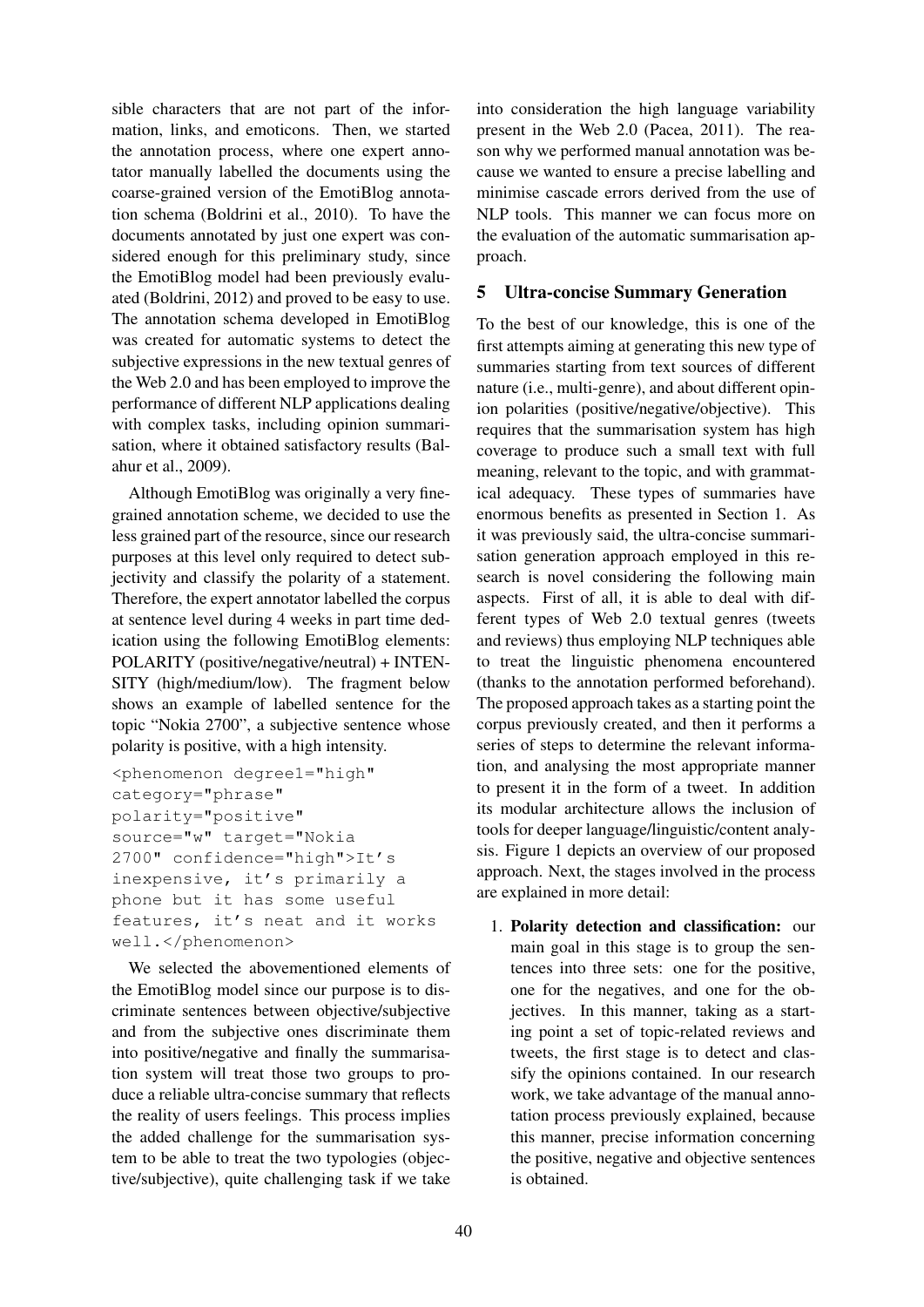

Figure 1: Overview of our proposed approach.

- 2. Sentence ranking: the aim of this stage is to assign a relevance score to each positive, negative or objective sentence. This relevance score is determined automatically, relying on automatic summarisation techniques. Specifically, two heuristics were used to compute the relevance for a sentence: term frequency and noun-phrase length. On the one hand, term frequency is a statistical technique that assumes that the more important sentences are determined by the most frequent words, without taking into account the words that do not carry any semantic information (i.e., stopwords such as "the", "a", etc.). On the other hand, the use of noun-phrase length has a linguistic motivation (Givón, 1990), where it is stated that longer noun-phrases carry more important information. Then, for calculating the score of each sentence, these two heuristics were combined, thus considering more important those sentences containing longer noun-phrases composed of high frequent words. The combination of both techniques has been proven to work fine for producing automatic summaries by means of COMPENDIUM summariser (Lloret and Palomar, 2013).
- 3. Determining candidate text fragments for tweets: although a relevance score was assigned to each sentence, one of the key issues of the task we are facing is how to produce tweet informative enough, ensuring at the same time, the 140 characters length restriction. At this stage, regardless of the relevance for each sentence, we identify from each group of sentences those ones not exceeding the 140 characters length to be combined with the relevance score in the next stage. Although this may seem a trivial approach, the current semantic analysis and natural language generation tools are not capable of dealing with the textual genres of the Web 2.0, making a lot of errors that could be detrimental for the final summaries.
- 4. Selecting the most appropriate tweet: having on the one hand, the score for each sentences, and on the other hand, the group of sentences that would fit the tweet length, an added value of our proposed approach is to take into account in a joint manner the relevance sentence score, distinguishing them with respect to their polarity, and the potential tweet candidates that fit with the right length. The strategy followed in this stage is to select as tweets the ones that are most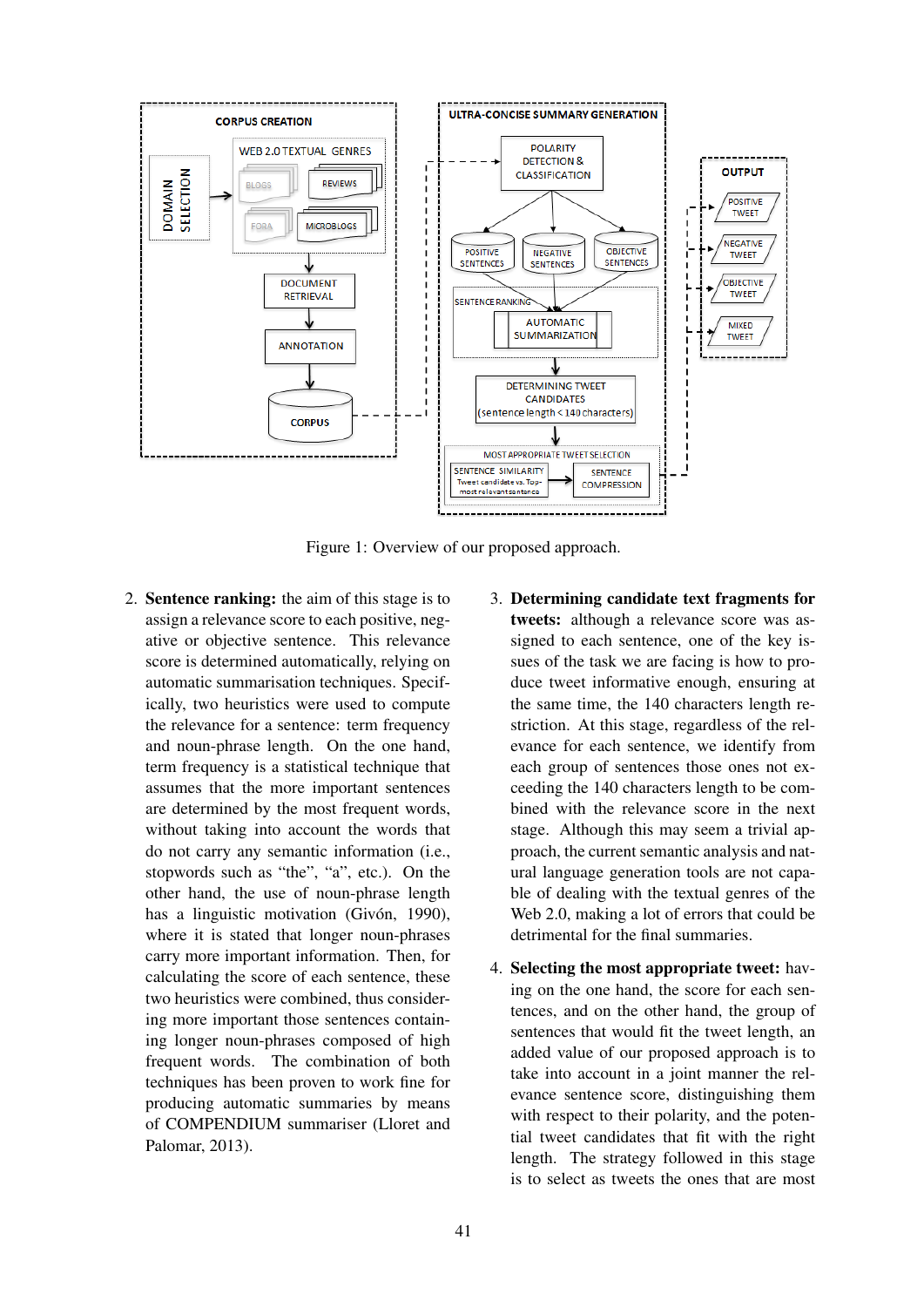similar to the top-most relevant sentence in each group, but at the same time, not surpassing 140 characters. For achieving this we used the cosine similarity measure, where the tweet candidate whose cosine score is most similar to the sentences that have been identified are more relevant is extracted as final tweet. This works fine for the generation of positive, negative or objective tweets. However, when a mixed tweet needs to be produced, the result of combining subjective and objective information may be ending with a sentence longer than 140 characters. If this happens, we use the same method as in (Lloret et al., 2013) for compressing sentences. In the end, we obtain four tweets (positive, negative, objective, and one containing a mix of subjective/objective information). We therefore propose these four tweets as reliable ultra-concise summaries.

All these stages together with the corpus creation are then included in a semi-automatic sequential process, where basic and intermediate NLP components are used in order to analyse and pre-process the input documents to the summarisation engine.

#### 6 Evaluation and Results

The evaluation of our ultra-concise summarisation approach was carried out by two expert users who evaluated in an independent manner the automatic ultra-concise summaries (i.e. the generated tweets). For performing this evaluation, we relied on the qualitative criteria employed in the TAC conferences<sup>4</sup>. These criteria were: a) the content of the summary, b) its readability and c) its overall responsiveness. The first criterion determines whether the tweet reflects important information of the source inputs; the second assesses whether the tweet is well-written and easy to understand; and the third evaluates if it is reliable and suitable for a real-life application. Evaluating our results with these criteria allows us determining if the product we reach is useful because it is of a high quality, so that no additional treatment is needed. They were evaluated from a conceptual point of view and the general idea expressed, rather than from the individual words building up the summaries.

For each topic (mobile phone and cars) we produce different alternatives as tweets: i) positive information; ii) negative information; iii) objective information; and iv) mixing subjective and objective information. Each of these tweets (40 in total) was rated according to a 3-level Likert scale, with values ranging from 1 to 3 (1=poor or very poor; 2=barely acceptable; and 3=good or very good). The reason for choosing such scale and not a 5-level one was to avoid assessment dispersion. In our case, the agreement between the two assessors was quite high: 60% for content, 75% for readability, and 65% for overall responsiveness criteria, meaning that they both agree in the score assigned to the summary. It is important to stress that the assessors had access to the original reviews and tweets, from which the automatic tweets were generated, and they read them in advance for being able to determine whether the automatic tweets were reliable and a good representative of the source documents. Table 2 shows the average results obtained for each type of automatically generated tweet. Last two columns provide the global average obtained taking into account all the results.

The results are very encouraging, meaning that our proposed approach can be considered as appropriate for synthesising in one tweet or ultra-concise summary relevant information. Next, we show an example of a potential mixed Tweet with 126 characters that contains subjective and objective information that belong to the group that has obtained the best results:

## *"Most annoyingly, the alarm is MUCH too quiet. Aside from the alarm though, this is a fab little phone which I highly recommend."*

Generally, the results for each criterion are high, since they are over 2.50, and in most of the cases, very close to 3, the maximum value. Thus, tweets are readable, easy to understand, and reflect relevant information or the key aspects of the phones. If we have a look at the results obtained, we can also notice a better performance in the case of negative sentences. This could be due to the fact that generally negative concepts are expressed in a much more strong and direct way than positive ones, thus are easier to detect and treat from a linguistic point of view. Moreover, we can also appreciate that the objective sentences have lower

<sup>4</sup> http://www.nist.gov/tac/ (last access 30 January 2017)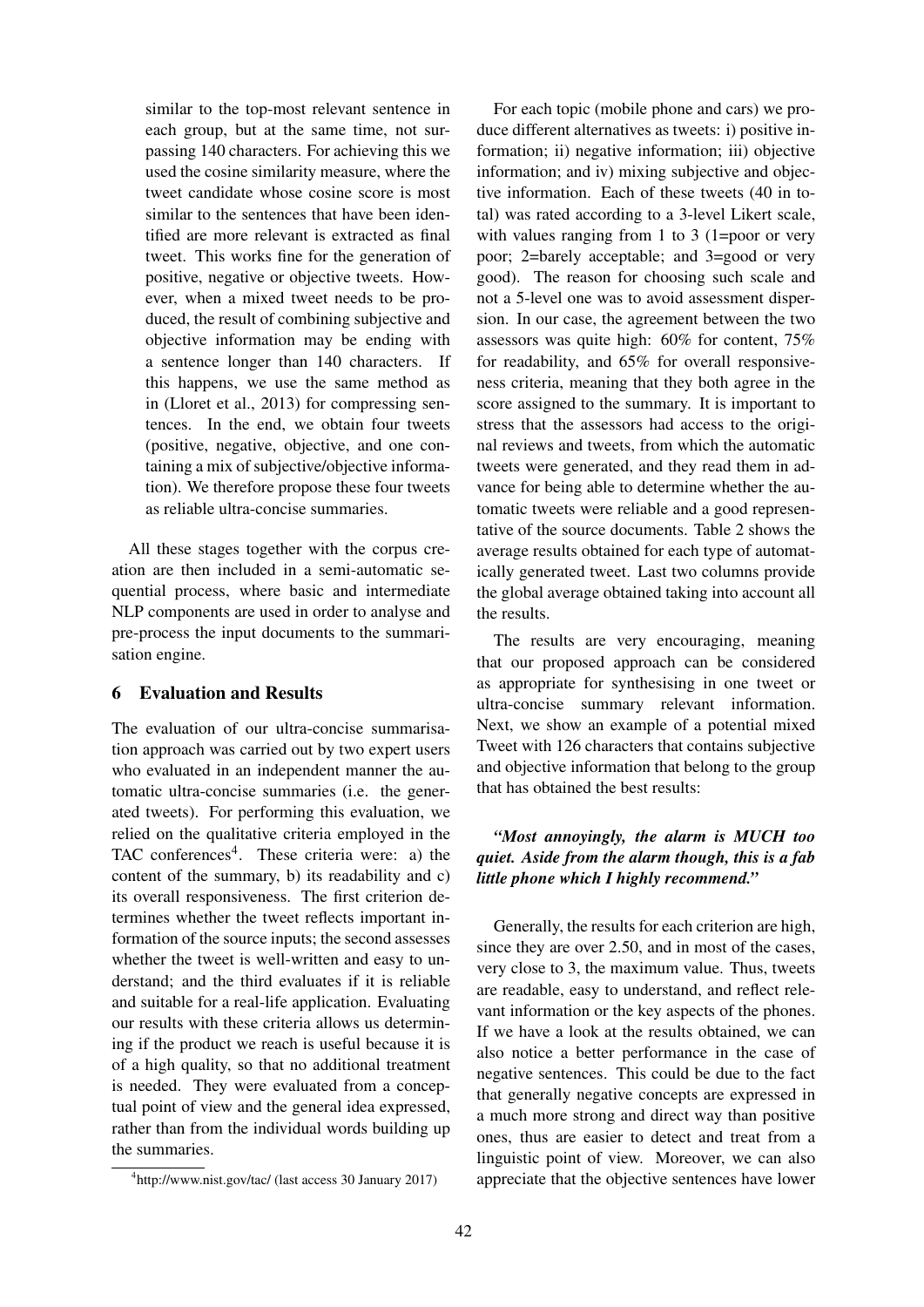|           | Content       |      | Readability   |      | Over. Resp.   |      | Global        |      |
|-----------|---------------|------|---------------|------|---------------|------|---------------|------|
|           | <b>Phones</b> | Cars | <b>Phones</b> | Cars | <b>Phones</b> | Cars | <b>Phones</b> | Cars |
| Positive  | 2.55          | 2.70 | 2.65          | 2.65 | 2.55          | 2.70 | 2.58          | 2.68 |
| Negative  | 2.72          | 2.50 | 2.83          | 2.60 | 2.76          | 2.65 | 2.76          | 2.58 |
| Objective | 2.01          | 2.35 | 2.61          | 2.40 | 2.22          | 2.35 | 2.22          | 2.37 |
| Mixed     | 2.75          | 2.70 | 2.85          | 2.80 | 2.77          | 2.75 | 2.77          | 2.75 |

Table 2: Average results for the ultra-concise summaries generated with our approach

|                      | Content       |      | Readab.ility  |      | Over. Resp. |      | Global        |      |
|----------------------|---------------|------|---------------|------|-------------|------|---------------|------|
|                      | <b>Phones</b> | Cars | <b>Phones</b> | Cars | Phones      | Cars | <b>Phones</b> | Cars |
| Our approach         | 2.75          | 2.70 | 2.85          | 2.80 | 2.77        | 2.75 | 2.77          | 2.75 |
| Swotti               | 2.22          | 2.35 | 2.45          | 2.50 | 2.30        | 2.40 | 2.32          | 2.42 |
| Ganesan              | 1.20          | 1 30 | 1.45          | 1.85 | 1.25        | 1.45 | 1 30          | 1.48 |
| <b>COMPENDIUMsem</b> | 1.75          | 2.65 | 1.65          | 2.75 | 1.70        | 2.60 | 1.70          | 2.67 |

Table 3: Comparison results for mixed tweet generation across systems

performance and after having analysed our test set, we reach the conclusion that this is because of the huge amount of advertisement that companies launch in such communication channels, adding noise and influencing in a negative way the retrieval of the sentences and thus the performance of the system. Analysing more in detail the generated tweets, we find some beneficial aspects of our approach and some other aspects with room for improvement. Concerning the positive ones, the modularity of our approach makes it easy to adapt it to other textual genres and languages. Moreover, a strong advantage of our approach is that it is able to produce different types of tweets to be used for different purposes. Each type of tweet can be more or less suitable depending on the users' needs and interests, thus allowing taking into account the user/company's profile. For instance, if a company wants to emphasise a good feature of a product, a positive tweet entry would be the best. In contrast, if they want to improve the weaknesses of their products, a negative tweet could be more appropriate (always seeing this automatic generated tweet as an additional tool to be properly managed by market experts). On the other hand, we also observed some cases in which the automatic tweets generated did not meet our expectations. We found that some original tweets were in other languages than English, such as Spanish or French, and therefore they were counted as incorrect, since we are focusing only in the English language. This was probably due to the fact that the crawler used did not filter the language of the tweets, because this did not occur for the reviews. However, this stresses the necessity and importance of multilingual approaches that could deal with these challenges and exploit a larger amount of data. Another issue that is worth discussing is the informality, frequently employed in Web 2.0 content. In our case, this was higher in tweets than in on-line reviews, and although, the automatic tweets were not much affected for this, this could be a problematic issue when dealing with highly informal texts.

For both domains tested, the mixed summaries were the ones with best results. To compare our summaries in the form of a tweet with respect to other existing approaches, we took into account the following systems, and we evaluated the results following the same criteria as for the previous evaluation of our approach:

- COMPENDIUMsem (Vodolazova et al., 2012) for determining relevant sentences. This summariser takes into account semantic features, such as concept identification and disambiguation, textual entailment and anaphora resolution.
- The approach proposed in (Ganesan et al., 2012), which is able to produce ultra-concise opinion summaries as well.
- Swotti<sup>5</sup>, which is a commercial system that provides summarised opinion information for

<sup>5</sup> http://swotti.starmedia.com/ (last access 30 January 2017)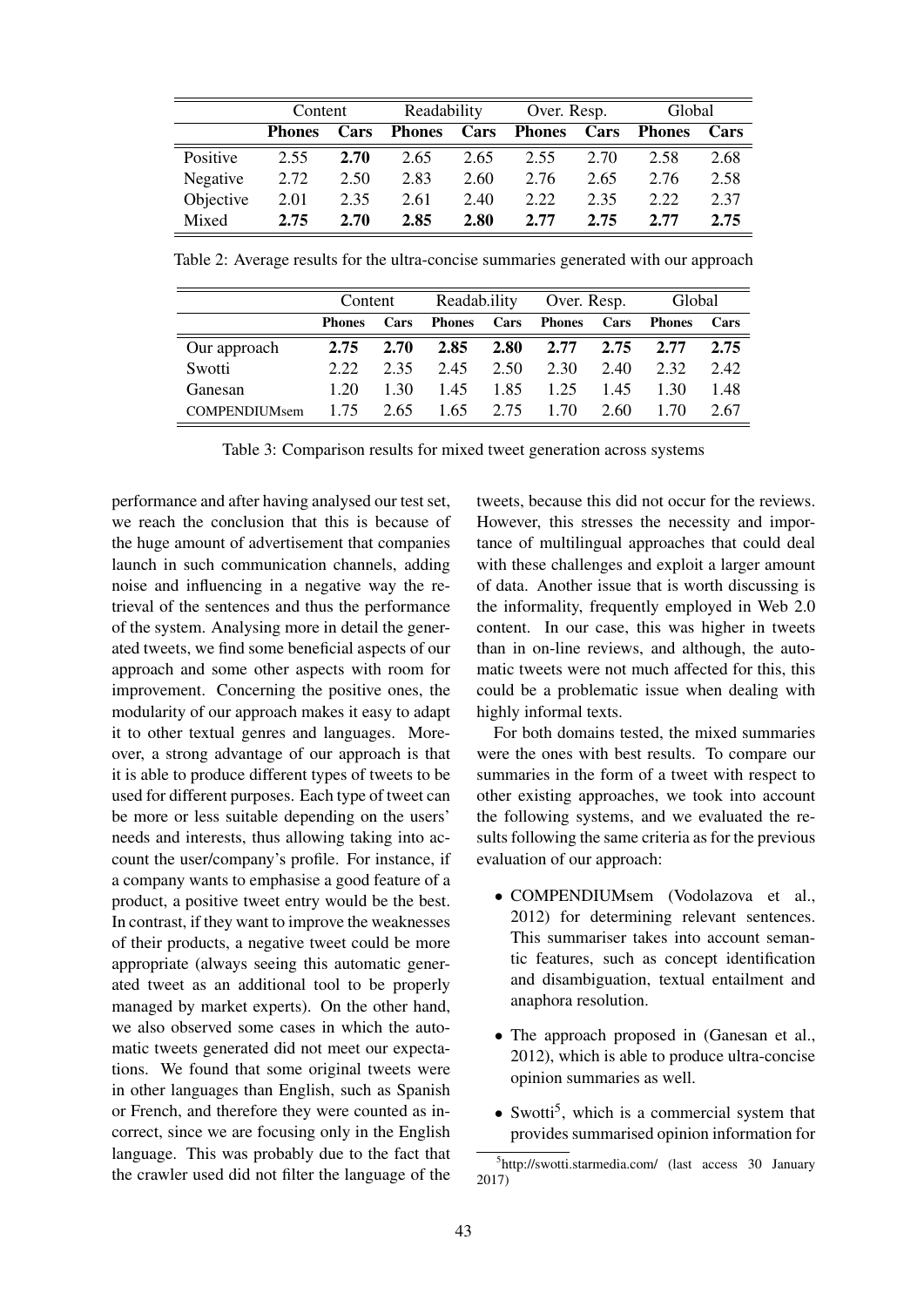a wide range of products.

Table 3 shows the comparison results of our approach (mixed tweet configuration) with respect to the other systems, where the last two columns provide the global average per row. As it can be seen, our approach obtains the best performance, showing again its appropriateness to be used in reallife applications. From the comparison results, we would like to note that even if we also tested summarisation approaches relying on semantic knowledge the results of these summaries were lower than when using simple word frequency techniques, as in our approach. This confirms the findings in (Inouye and Kalita, 2011), and verifies the power of lexical-based techniques for summarisation. This could be also seen as a competitive method for the generation of ultra-concise summaries. In addition, the results achieved with Swotti, a real on-line platform that provides opinion summarisation, could not surpass the ones obtained with our approach either.

## 7 Potentials and Limitations of Our Approach

After having described our approach and the results obtained it is worth underlying that, since this the first step of an experimental approach, we decided to take into account only the text. As explained above, all non-conventional characters were deleted. In addition, emoticons have also been removed, however our idea is to take them into account for next steps, since they are usually charged with polarity that could also be an added value for the correct text interpretation.

The retrieval and pre processing stages confirmed the fact that the text available in the Social Media is extremely informal and it does not always follow the conventional rules. Many are the cases of informal languages that contain sayings or collocations hard to interpret automatically. They will be taken into account in future work, since the EmotiBlog annotation model is able to capture and interpret them in terms of polarity. In addition to semantic challenges, the issue of informality is a main concern. Last but not least, the fact of working with different textual genres poses the problem of having to deal with different linguistic phenomena, typical in one or other genre. The result of this is that, despite the satisfactory performance we also obtained cases with room for improvement. Example of this are:

- *Help please?!*
- *2.5mm Standard Headset Adapter for LG GW520 [Wireless Phone Accessory]: A top quality standard headset adapter (... http://amzn.to/wnzLVP*
- *Easy AdSense Pro by Unreal Here is download link LG KS360/ KS365 PC suite/Sync/USB Driver for http://goo.gl/fb/uxV5o*

From the examples above, we can deduce that in the cases in which the system performance was not satisfactory, we obtain sentences with no relevant content in most of the cases. In all the cases in which the system performance was satisfactory, examples of sentences are the following ones:

- *The only annoying thing I do find is all the Blackberry apps are geared up for the USA, not UK, which limits their desirability.*
- *The battery life is good and will last me 2-3 days if I am careful.*
- *All the Blackberry apps are geared up for the USA. The internet drains is pretty quickly. The battery is good and will last me 2-3 days.*

As it can be seen, the content is relevant to the topic search. In addition to this, in the third case we obtain a mixed tweet, which includes different ideas taken from the positive, negative and objective sentences. This is very important to maintain the relevance of the content and thus the quality and reliability of the system output.

## 8 Conclusion and Future Work

In this article, we presented an innovative method for creating an effective system that produces ultra-concise summaries with no more that 140 characters (i.e., in the form of a tweet). The approach represents an advancement of the state-ofthe-art approach since we work with multiple textual genres simultaneously and produce a reliable ultra concise summary. We start from the information contained in a selected corpus composed of on-line reviews and microblogs written in English about "mobile phones and cars" and more concretely we selected a set of 10 cell phones and 10 cars of different brands. We presented our corpus and the annotation process carried out. For the corpus annotation, we applied the coarse grained version of the EmotiBlog annotation schema that is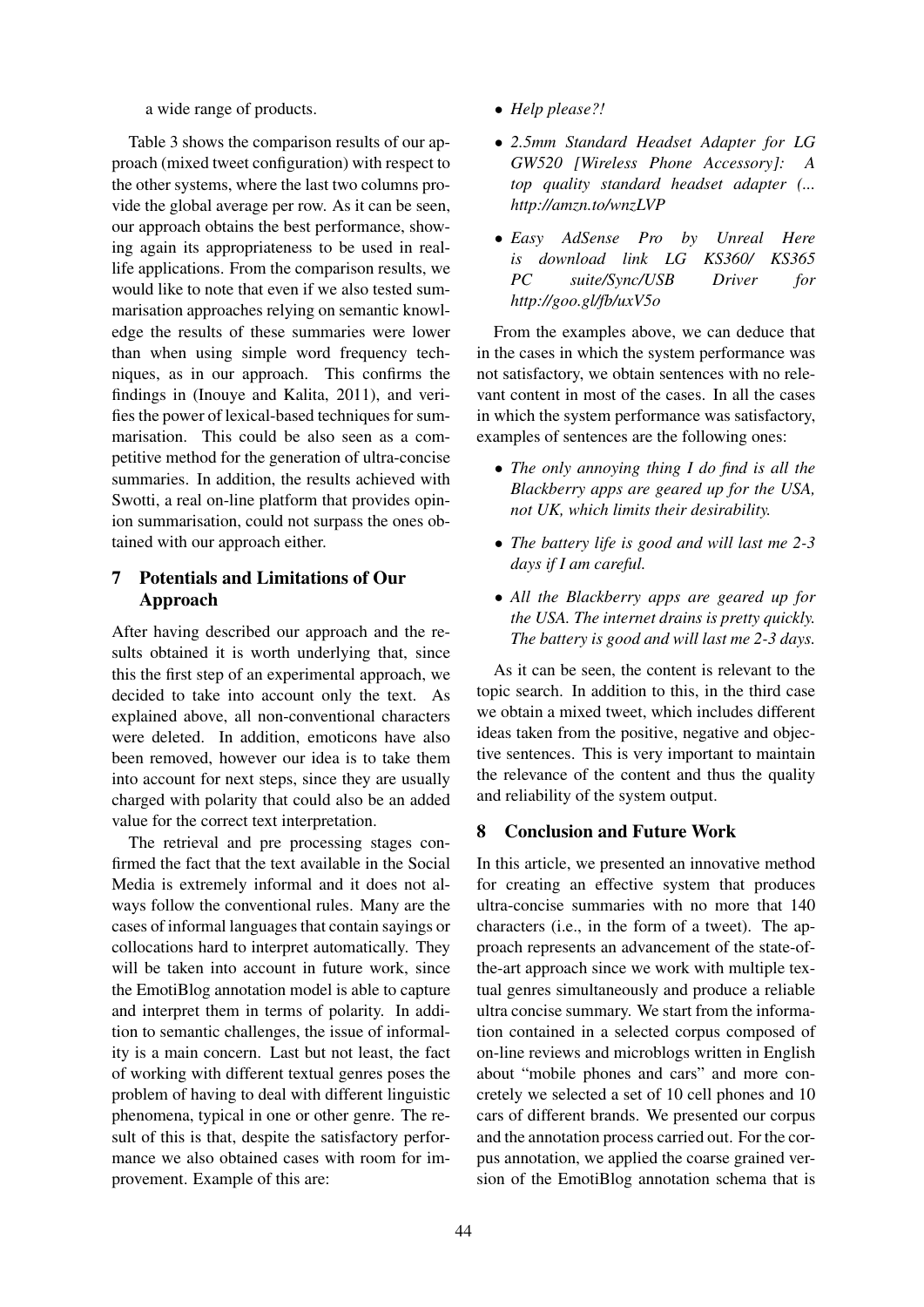a fine-grained annotation schema for the detection of the subjectivity in the new textual genres of the Web 2.0. We took advantage of such annotation to propose a novel summarisation approach that employed statistical and linguistic techniques for detecting relevant sentences. We generated four types of ultra-concise summaries (or tweets) that were then evaluated following a standard qualitative framework, and compared to similar approaches. From the results obtained we conclude that our approach is reliable and appropriate for generating this types of summaries. The successful performance of the tweets (in terms of content reliability and syntactic adequacy) clearly indicates that they can be used within a real-life application. The selection of which tweet to show is out of the scope of this paper, and this would depend on the target users and purpose of the tweet. However, one strategy that could be adopted would be to rely on existing automatic rating models, such as EmotiReview (Boldrini et al., 2011). This manner depending on the rating given to a specific product, we could decide which type of tweet should be generated.

Despite the good results achieved, there are several issues that have to be tackled for improving the generation of ultra-concise summaries and that we plan to tackle as future work. On the one hand, in the short-term, we will mainly focus on two aspects: the multilinguality and the inclusion of more Web 2.0 textual genres and domains. This manner, we will be able to extend our approach to languages, such as Italian or Spanish, as well as to deal with other type of texts, such as fora, or blogs and increase the domains such as tourism, politics, etc. Moreover, we want to analyse in more detail the impact of each proposed stage in the summarisation process, as well as the influence of each textual genre. In this manner, we will substitute the manual annotation for sentiment analysis for an automatic one as well as we will analyse more features for sentiment analysis (e.g. target, intensity, etc.), and we will test other summarisation techniques. On the other hand, for the medium and long-term research, we will increase the size of the annotated corpus, and we will use it to train a machine learning system that automatically detects and classifies the objective/subjective information. In addition, a topic detection stage able to identify concepts and their relationships would be necessary in order to personalise the re-

sulting summaries. Other important issues to take into account will be the informality of the text and some sentiment-analysis-related phenomena, such as irony, that were out of the scope of the paper, due to its great difficulty. The informality of a text could be detected and used to normalize the texts using for instance the TENOR tool (Mosquera and Moreda, 2012), or vice versa, to produce an informal summary in the form of a tweet. For detecting ironic expressions, we could also rely on already existing approaches, such as the one described in (Reyes et al., 2012).

#### Acknowledgments

This research work has been partially funded by the Generalitat Valenciana and the Spanish Government through the projects DIIM2.0 (PROMETEOII/2014/001), TIN2015-65100-R and TIN2015-65136-C2-2-R.

#### References

- Alexandra Balahur, Elena Lloret, Ester Boldrini, Andrés Montoyo, Manuel Palomar, and Patricio Martínez-Barco. 2009. Summarizing threads in blogs using opinion polarity. In *Proceedings of the Workshop on Events in Emerging Text Types*, pages 23–31, Borovets, Bulgaria, September. Association for Computational Linguistics.
- Ester Boldrini, Alexandra Balahur, Patricio Martínez-Barco, and Andrés Montoyo. 2010. Emotiblog: A finer-grained and more precise learning of subjectivity expression models. In *Proceedings of the Fourth Linguistic Annotation Workshop*, pages 1–10, Uppsala, Sweden, July. Association for Computational Linguistics.
- Ester Boldrini, Javier Fernández, José Manuel Gómez, and Patricio Martínez-Barco. 2011. Emotiblog: Towards a finer-grained sentiment analysis and its application to opinion mining. In *Proceedings of IV Jornadas TIMM*, pages 49–54.
- Ester Boldrini. 2012. *EmotiBlog: A Model to Learn Subjective Information Detection in the New Textual Genres of the Web 2.0 -a Multilingual and Multi-Genre Approach*. Ph.D. thesis, University of Alicante.
- Deepayan Chakrabarti and Kunal Punera. 2011. Event summarization using tweets. In *Proceedings of the Fifth International Conference on Weblogs and Social Media, Barcelona, Catalonia, Spain, July 17- 21, 2011*.
- Bruce Croft, Donald Metzler, and Trevor Strohman. 2009. *Search Engines: Information Retrieval in Practice*. Addison-Wesley Publishing Company, USA, 1st edition.